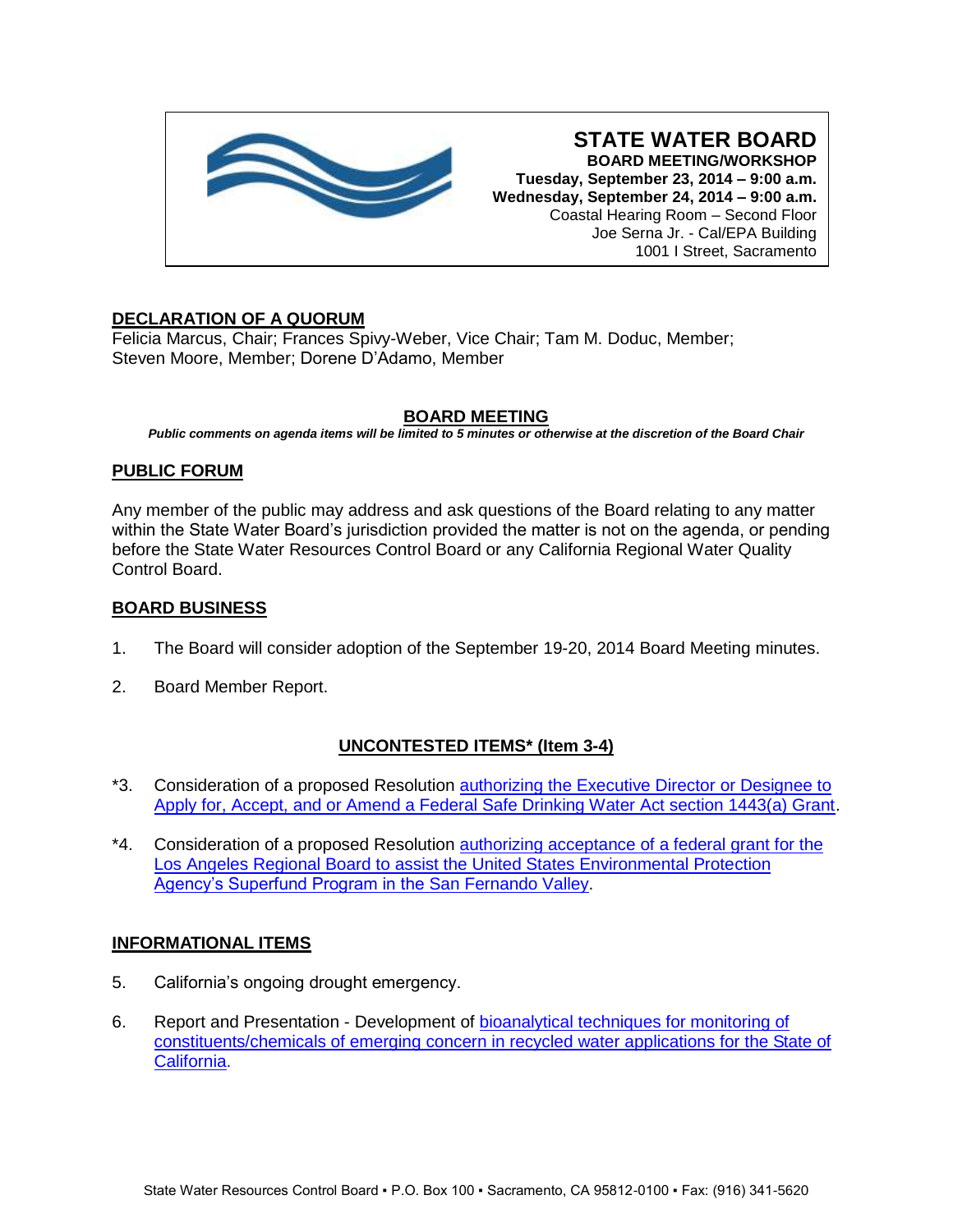# **DIVISION OF ADMINISTRATIVE SERVICES**

- 7. Consideration of a proposed Resolution [adopting Emergency Regulation amending Water](http://www.waterboards.ca.gov/board_info/agendas/2014/sep/092314_7.pdf)  [Rights and Federal Energy Regulatory Commission Fee Schedules in Title 23, Division 3,](http://www.waterboards.ca.gov/board_info/agendas/2014/sep/092314_7.pdf)  [Chapter 5, Sections 1062, 1064, 1066 and Chapter 28, Article 1, Section 3833.1 of the](http://www.waterboards.ca.gov/board_info/agendas/2014/sep/092314_7.pdf)  [California Code of Regulations.](http://www.waterboards.ca.gov/board_info/agendas/2014/sep/092314_7.pdf)
- 8. Consideration of a proposed Resolution [adopting emergency regulations revising the core](http://www.waterboards.ca.gov/board_info/agendas/2014/sep/092314_8.pdf)  [regulatory fee schedules contained in Title 23, Division 3, Chapter 9, Article 1, Sections](http://www.waterboards.ca.gov/board_info/agendas/2014/sep/092314_8.pdf)  [2200, 2200.2, 2200.6 and 2200.7 and Title 23, Division 3, Chapter 28, Article 1, Section](http://www.waterboards.ca.gov/board_info/agendas/2014/sep/092314_8.pdf)  [3833, of the California Code of Regulations.](http://www.waterboards.ca.gov/board_info/agendas/2014/sep/092314_8.pdf)

## **DIVISION OF WATER QUALITY**

9. Consideration of a proposed Resolution to [adopt a Negative Declaration and proposed](http://www.waterboards.ca.gov/board_info/agendas/2014/sep/092314_9.pdf)  [General Waste Discharge Requirements for Small Domestic Wastewater Treatment](http://www.waterboards.ca.gov/board_info/agendas/2014/sep/092314_9.pdf)  [Systems.](http://www.waterboards.ca.gov/board_info/agendas/2014/sep/092314_9.pdf) *[\(Written comments](http://www.waterboards.ca.gov/water_issues/programs/land_disposal/comments072514/index.shtml) were due on July 25, 2014 by 12 noon.)*

#### **DIVISION OF WATER RIGHTS**

- 10. Consideration of a proposed Order [denying reconsideration of Order WR 2014-0022-](http://www.waterboards.ca.gov/board_info/agendas/2014/sep/092314_10.pdf) DWR - Curtailment Order - [In the Matter of Diversion of Water from Deer Creek Tributary](http://www.waterboards.ca.gov/board_info/agendas/2014/sep/092314_10.pdf)  [to the Sacramento River in Tehama County.](http://www.waterboards.ca.gov/board_info/agendas/2014/sep/092314_10.pdf)
	- [Draft Order](http://www.waterboards.ca.gov/board_info/agendas/2014/sep/092314_10_draft_order.pdf) (9/15/14)

## **OFFICE OF CHIEF COUNSEL**

11. Consideration of a proposed Order regarding [Petition of the Foothill/Eastern](http://www.waterboards.ca.gov/board_info/agendas/2014/sep/092314_11.pdf)  [Transportation Corridor Agency \(Review of denial of Waste Discharge Requirements](http://www.waterboards.ca.gov/board_info/agendas/2014/sep/092314_11.pdf)  [Revised Tentative Order No. R9-2013-0007 for Tesoro Extension \(SR 241\) Project,](http://www.waterboards.ca.gov/board_info/agendas/2014/sep/092314_11.pdf)  [Orange County\). SWRCB/OCC File A-2259.](http://www.waterboards.ca.gov/board_info/agendas/2014/sep/092314_11.pdf) *(Written comments are due on September 15, 2014 by 12 noon.)*

## **Item 12 will not be heard before 2:00 p.m.**

#### **INFORMATIONAL ITEMS**

- 12. Report Presentation [Conclusions of the Agricultural Expert Panel: Recommendations to](http://www.waterboards.ca.gov/board_info/agendas/2014/sep/092314_12.pdf)  [the State Water Board.](http://www.waterboards.ca.gov/board_info/agendas/2014/sep/092314_12.pdf)
- 13. Executive Director's Report.